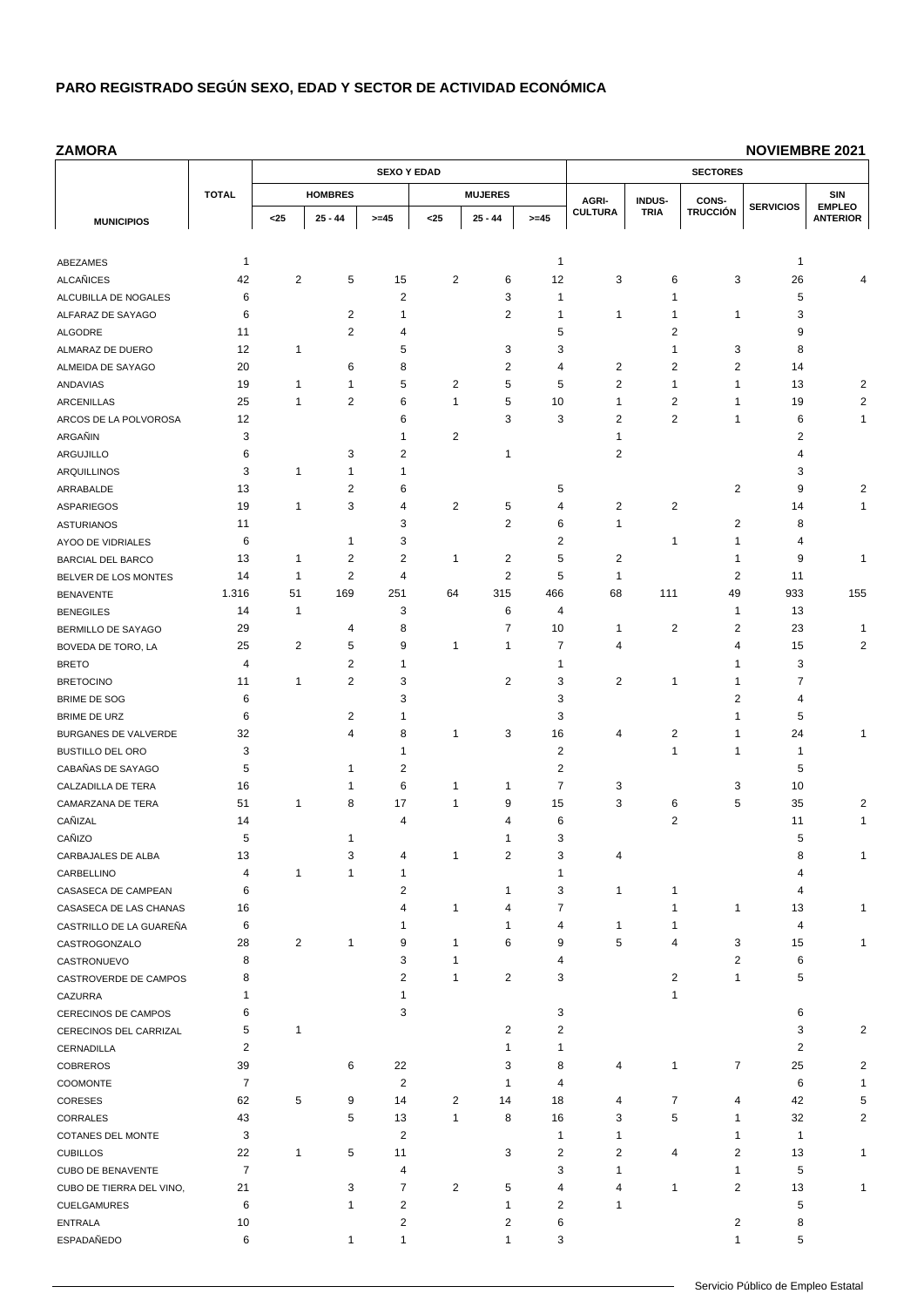#### **ZAMORA**

|                         |                |                         |                | <b>SEXO Y EDAD</b> |                         |                         |                | <b>SECTORES</b> |                |                 |                  |                                  |  |
|-------------------------|----------------|-------------------------|----------------|--------------------|-------------------------|-------------------------|----------------|-----------------|----------------|-----------------|------------------|----------------------------------|--|
|                         | <b>TOTAL</b>   |                         | <b>HOMBRES</b> |                    |                         | <b>MUJERES</b>          |                | AGRI-<br>INDUS- |                | CONS-           |                  | SIN                              |  |
| <b>MUNICIPIOS</b>       |                | $25$                    | $25 - 44$      | $>= 45$            | $25$                    | $25 - 44$               | $>= 45$        | <b>CULTURA</b>  | <b>TRIA</b>    | <b>TRUCCIÓN</b> | <b>SERVICIOS</b> | <b>EMPLEO</b><br><b>ANTERIOR</b> |  |
|                         |                |                         |                |                    |                         |                         |                |                 |                |                 |                  |                                  |  |
| FARAMONTANOS DE TABAR/  | 16             | 1                       | $\mathbf{1}$   | 6                  |                         | 1                       | 7              | $\overline{1}$  |                | 1               | 14               |                                  |  |
| FARIZA                  | 13             |                         | $\overline{c}$ | 5                  | 1                       | 2                       | 3              | 1               | 1              |                 | 11               |                                  |  |
| <b>FERMOSELLE</b>       | 60             | 3                       | $\overline{2}$ | 25                 | $\mathbf{1}$            | 7                       | 22             | 5               | 6              | 7               | 40               | 2                                |  |
| FERRERAS DE ABAJO       | 24             | 1                       | $\overline{c}$ | 9                  |                         | 1                       | 11             | 6               | 2              |                 | 16               |                                  |  |
| FERRERAS DE ARRIBA      | 11             |                         |                | 4                  |                         | 1                       | 6              | $\overline{1}$  |                |                 | 9                | 1                                |  |
| <b>FERRERUELA</b>       | 14             |                         | $\overline{c}$ | 11                 |                         |                         | 1              | 1               | 1              | 3               | 9                |                                  |  |
| FIGUERUELA DE ARRIBA    | 9              |                         | 1              | 5                  |                         | 1                       | 2              |                 | 1              | 1               | 7                |                                  |  |
| <b>FONFRIA</b>          | 28             | 1                       | $\overline{c}$ | $\overline{7}$     | 1                       | 6                       | 11             |                 | 2              | 5               | 19               | 2                                |  |
| FRESNO DE LA POLVOROSA  | 4              |                         | 1              | 1                  |                         | 1                       | 1              |                 | 1              | 1               | 2                |                                  |  |
| FRESNO DE LA RIBERA     | 7              |                         | $\overline{2}$ | 1                  | 1                       | 1                       | 2              |                 | 1              | 1               | 4                | 1                                |  |
| FRESNO DE SAYAGO        | 7              |                         | $\mathbf{1}$   | 2                  |                         | $\overline{2}$          | 2              |                 | 1              |                 | 5                | 1                                |  |
| FRIERA DE VALVERDE      | 6              |                         | $\overline{c}$ | 1                  |                         | $\overline{\mathbf{c}}$ | 1              |                 |                | $\overline{2}$  | 2                | $\overline{\mathbf{c}}$          |  |
| <b>FUENTE ENCALADA</b>  | 4              |                         |                | 3                  |                         | 1                       |                |                 |                | 1               | 3                |                                  |  |
| FUENTELAPEÑA            | 27             | 3                       | $\overline{2}$ | 9                  |                         | 7                       | 6              | $\mathbf 1$     | 3              | 6               | 16               | 1                                |  |
| <b>FUENTESAUCO</b>      | 82             | 1                       | 11             | 18                 | 8                       | 18                      | 26             | 10              | 9              | 5               | 46               | 12                               |  |
| FUENTES DE ROPEL        | 18             | 1                       | 3              | 4                  | $\mathbf{1}$            | 2                       | $\overline{7}$ | $\overline{2}$  | 1              |                 | 14               | 1                                |  |
| <b>FUENTESECAS</b>      | $\overline{2}$ |                         | $\mathbf{1}$   | 1                  |                         |                         |                |                 |                |                 | 2                |                                  |  |
| <b>FUENTESPREADAS</b>   | 11             | 1                       | 1              | 4                  |                         | 4                       | 1              | $\mathbf 1$     | $\overline{2}$ | 2               | 5                | 1                                |  |
| GALENDE                 | 69             | 1                       | 9              | 17                 | 3                       | 11                      | 28             | 5               | $\overline{2}$ | 3               | 59               |                                  |  |
| GALLEGOS DEL PAN        | 6              |                         | 1              | 4                  |                         |                         | 1              |                 | 2              | $\overline{2}$  | 2                |                                  |  |
| <b>GALLEGOS DEL RIO</b> | 28             |                         | $\overline{4}$ | 14                 |                         | 5                       | 5              | 3               | 2              | 6               | 17               |                                  |  |
| <b>GAMONES</b>          | 5              |                         | $\mathbf{1}$   | 1                  |                         | 2                       | 1              | 1               |                |                 | 4                |                                  |  |
| <b>GEMA</b>             | 11             |                         |                | 7                  | 1                       | 1                       | 2              | 3               | 1              |                 | 7                |                                  |  |
| GRANJA DE MORERUELA     | 17             |                         | $\overline{2}$ | 4                  | $\mathbf{1}$            | $\mathbf{1}$            | 9              |                 |                | 1               | 14               | 2                                |  |
| <b>GRANUCILLO</b>       | 5              |                         | 1              | 3                  |                         |                         | 1              | $\overline{1}$  |                |                 | 4                |                                  |  |
| <b>GUARRATE</b>         | $\overline{7}$ |                         |                | 3                  |                         | 1                       | 3              | $\mathbf{1}$    |                |                 | 6                |                                  |  |
| <b>HERMISENDE</b>       | 7              |                         |                | 6                  |                         |                         | 1              |                 | 1              | 1               | 5                |                                  |  |
| HINIESTA, LA            | 26             |                         | 5              | 9                  | $\overline{\mathbf{c}}$ | 3                       | 7              | $\mathbf{1}$    | 1              | 1               | 21               | 2                                |  |
| <b>JAMBRINA</b>         | 8              |                         | $\mathbf{1}$   | 4                  |                         | 3                       |                |                 | 1              | 2               | 5                |                                  |  |
| <b>JUSTEL</b>           | $\overline{2}$ |                         |                |                    |                         |                         | $\overline{c}$ |                 |                |                 | 2                |                                  |  |
| LOSACINO                | 8              |                         | 1              | 3                  |                         | 3                       | 1              |                 |                | 2               | 6                |                                  |  |
| LOSACIO                 | $\overline{2}$ |                         |                |                    |                         |                         | 2              |                 |                |                 |                  | 1                                |  |
| LUBIAN                  | 8              |                         | 1              | 1                  |                         | 4                       | 2              | $\overline{1}$  | 1              |                 | 6                |                                  |  |
| LUELMO                  | 9              |                         |                | 5                  |                         | 2                       | 2              |                 | 1              |                 | 8                |                                  |  |
| MADERAL, EL             | 8              |                         | 3              | $\mathfrak{p}$     |                         | 1                       | $\mathfrak{p}$ |                 | 1              | 1               | 6                |                                  |  |
| <b>MADRIDANOS</b>       | 23             | $\overline{\mathbf{c}}$ | 3              | 6                  | $\mathbf{1}$            | 3                       | 8              | 3               | $\overline{c}$ | 3               | 13               | 2                                |  |
| <b>MAHIDE</b>           | 16             | 1                       | 4              | 6                  |                         |                         | 5              | 3               | 1              | 2               | 8                | 2                                |  |
| MAIRE DE CASTROPONCE    | 5              |                         | $\mathbf{1}$   | $\overline{c}$     |                         | 1                       | $\mathbf{1}$   | $\mathbf{1}$    | 1              |                 | 3                |                                  |  |
| MALVA                   | 4              |                         | 1              | $\mathbf{1}$       |                         | 1                       | 1              |                 |                | 1               | 3                |                                  |  |
| MANGANESES DE LA LAMPR  | 22             |                         | 2              | 8                  | $\overline{2}$          | 4                       | 6              | 3               | 1              | $\overline{c}$  | 15               |                                  |  |
| MANGANESES DE LA POLVO  | 44             |                         | 5              | 9                  | $\overline{c}$          | 8                       | 20             | 11              | $\overline{c}$ | 6               | 24               |                                  |  |
| MANZANAL DE ARRIBA      | 17             |                         | $\mathbf{1}$   | 7                  |                         | 3                       | 6              |                 |                |                 | 17               |                                  |  |
| MANZANAL DEL BARCO      | 2              | 1                       |                |                    |                         |                         | 1              |                 |                | 1               | 1                |                                  |  |
| MANZANAL DE LOS INFANTE | 7              |                         |                | 3                  |                         | 1                       | 3              | $\mathbf{1}$    | 1              |                 | 4                |                                  |  |
| MATILLA DE ARZON        | 4              |                         | 1              | 1                  |                         |                         | 2              |                 |                |                 | 4                |                                  |  |
| MATILLA LA SECA         | 1              |                         |                | 1                  |                         |                         |                | $\mathbf{1}$    |                |                 |                  |                                  |  |
| MAYALDE                 | 6              | $\mathbf{1}$            |                | 1                  | $\mathbf{1}$            |                         | 3              |                 | 2              |                 | 2                | 2                                |  |
| MELGAR DE TERA          | 13             |                         | 1              | 4                  |                         | 3                       | 5              | 3               | $\mathbf{2}$   | 1               | $\overline{7}$   |                                  |  |
| MICERECES DE TERA       | 24             |                         | $\overline{7}$ | 7                  |                         | 5                       | 5              | 6               | $\mathbf{1}$   | 1               | 16               |                                  |  |
| MILLES DE LA POLVOROSA  | 12             | 1                       |                | 4                  |                         | 4                       | 3              |                 | 2              | 3               | $\overline{7}$   |                                  |  |
| <b>MOLACILLOS</b>       | 7              | 1                       |                | 2                  |                         |                         | 4              |                 |                |                 | 7                |                                  |  |
| MOLEZUELAS DE LA CARBAL | 1              |                         |                |                    |                         | 1                       |                |                 | 1              |                 |                  |                                  |  |
| <b>MOMBUEY</b>          | 16             | 3                       | 2              | 4                  | $\mathbf{1}$            | 1                       | 5              |                 | 1              |                 | 14               |                                  |  |
| <b>MONFARRACINOS</b>    | 48             | $\mathbf{1}$            | $\overline{7}$ | 10                 | 3                       | 10                      | 17             | $\mathbf{1}$    | 5              | 4               | 33               | 5                                |  |
| <b>MONTAMARTA</b>       | 35             |                         | 6              | 9                  |                         | 8                       | 12             | $\overline{c}$  | 1              | 5               | 24               | 3                                |  |
| MORAL DE SAYAGO         | 21             | $\overline{2}$          | 8              | 4                  | $\mathbf{1}$            |                         | 6              | $\mathbf{1}$    | $\overline{2}$ |                 | 17               | 1                                |  |
| MORALEJA DEL VINO       | 102            | 5                       | 13             | 26                 | 5                       | 25                      | 28             | 5               | 10             | 5               | 77               | 5                                |  |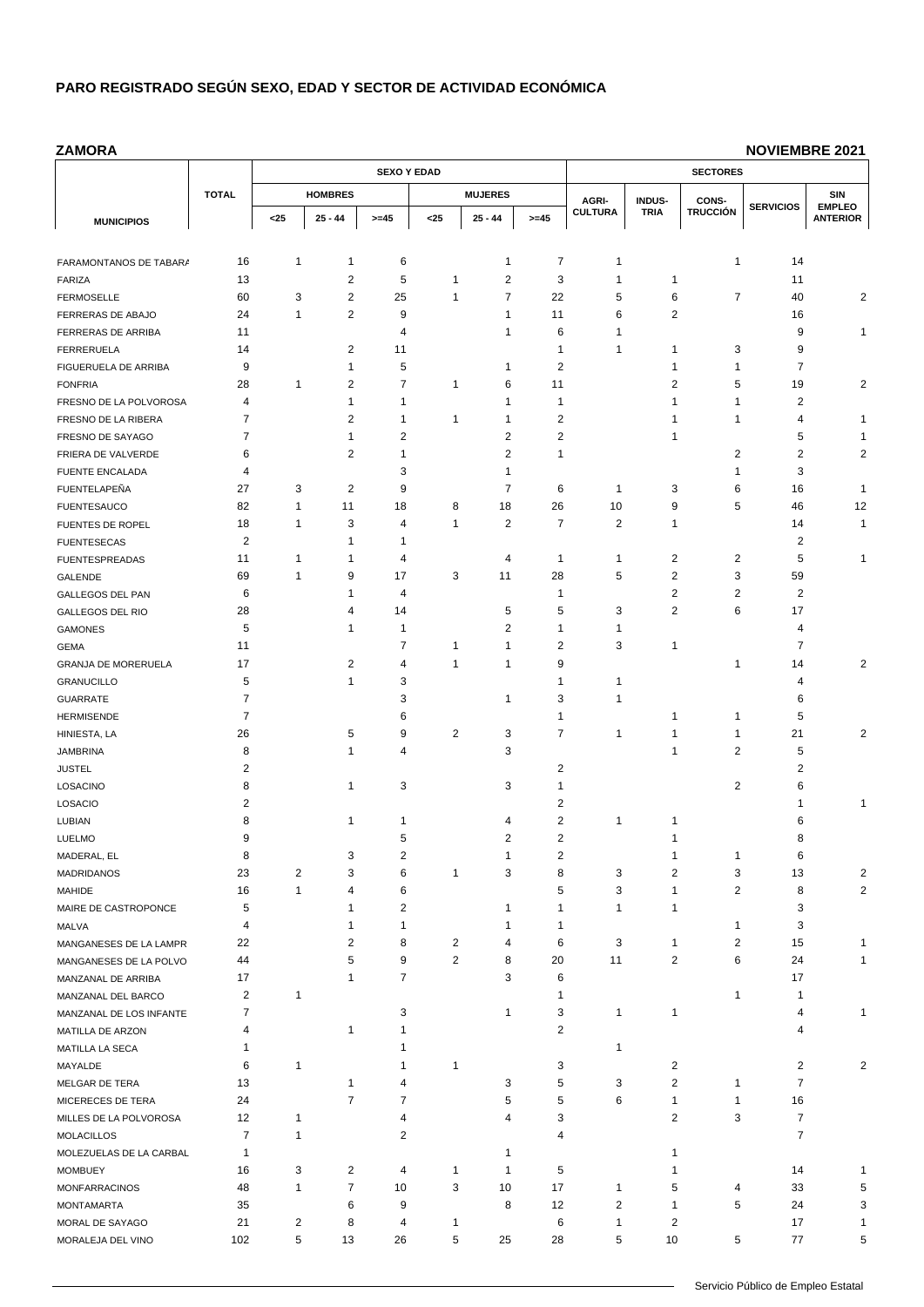**ZAMORA**

|                                        |                | <b>SEXO Y EDAD</b> |                |                |                |                         |                   | <b>SECTORES</b>                  |                |                 |                  |                                  |  |
|----------------------------------------|----------------|--------------------|----------------|----------------|----------------|-------------------------|-------------------|----------------------------------|----------------|-----------------|------------------|----------------------------------|--|
|                                        | <b>TOTAL</b>   |                    | <b>HOMBRES</b> |                |                | <b>MUJERES</b>          |                   | AGRI-                            | INDUS-         | CONS-           |                  | SIN                              |  |
| <b>MUNICIPIOS</b>                      |                | $25$               | $25 - 44$      | $>= 45$        | $25$           | $25 - 44$               | $>= 45$           | <b>CULTURA</b>                   | <b>TRIA</b>    | <b>TRUCCIÓN</b> | <b>SERVICIOS</b> | <b>EMPLEO</b><br><b>ANTERIOR</b> |  |
|                                        |                |                    |                |                |                |                         |                   |                                  |                |                 |                  |                                  |  |
| MORALEJA DE SAYAGO                     | $\overline{7}$ |                    |                | 3              |                | 3                       | 1                 |                                  |                |                 | 7                |                                  |  |
| MORALES DEL VINO                       | 158            | 4                  | 20             | 30             | 2              | 41                      | 61                | 6                                | 13             | 3               | 127              | 9                                |  |
| MORALES DE REY                         | 47             | 4                  | $\overline{7}$ | 9              | $\overline{2}$ | $\overline{7}$          | 18                | 3                                | 1              | 5               | 33               | 5                                |  |
| MORALES DE TORO                        | 42             | 4                  | 5              | 9              | 3              | 5                       | 16                | 21                               | $\overline{2}$ |                 | 19               |                                  |  |
| MORALES DE VALVERDE                    | 3              |                    |                | $\overline{2}$ |                | 1                       |                   |                                  |                | 1               | 2                |                                  |  |
| <b>MORALINA</b>                        | 14             | 1                  | 2              | 2              |                | 3                       | 6                 |                                  |                |                 | 12               | 2                                |  |
| MORERUELA DE LOS INFANZ                | 15             |                    |                | $\overline{7}$ |                | 4                       | 4                 |                                  |                | 3               | 11               | 1                                |  |
| MORERUELA DE TABARA                    | 18             | 1                  | 3              | 3              | 2              | 3                       | 6                 | 3                                | 3              | 3               | 7                | 2                                |  |
| MUELAS DE LOS CABALLERC                | 9              |                    | $\overline{c}$ | 3              |                | 1                       | 3                 |                                  |                | 3               | 6                |                                  |  |
| MUELAS DEL PAN                         | 32             | 1                  | 9              | 10             | 1              | 4                       | 7                 | 2                                |                | 9               | 20               | 1                                |  |
| MUGA DE SAYAGO                         | 11             |                    | 3              | 4              |                | 2                       | 2                 | $\mathbf{1}$                     | 1              |                 | 9                |                                  |  |
| NAVIANOS DE VALVERDE                   | 11             | 1                  |                | 1              | 1              | 2                       | 6                 |                                  |                | 2               | 8                | 1                                |  |
| OLMILLOS DE CASTRO                     | 10             | 1                  | 1              | 7              |                |                         | 1                 |                                  |                | $\overline{2}$  | $\overline{7}$   |                                  |  |
| OTERO DE BODAS                         | 3              |                    |                |                |                | 1                       | 2                 |                                  |                |                 | 3                |                                  |  |
| PAJARES DE LA LAMPREANA                | 18             | 1                  | $\overline{2}$ | $\overline{7}$ |                | 4                       | 4                 | 3                                |                |                 | 14               |                                  |  |
| PALACIOS DEL PAN                       | 11             |                    | 3              | 2              |                | 1                       | 5                 |                                  |                | 1               | 9                |                                  |  |
| PALACIOS DE SANABRIA                   | 16             |                    | 6              | 1              | 1              | 2                       | 6                 | $\mathbf{1}$                     | 1              | 1               | 13               |                                  |  |
| PEDRALBA DE LA PRADERIA                | 8              |                    | $\mathbf{1}$   | 3              |                | 2                       | 2                 | $\mathbf{1}$                     |                | 2               | 5                |                                  |  |
| PEGO, EL                               | 6              |                    | 1              | 1              |                |                         | 4                 | 3                                |                |                 | 3                |                                  |  |
| PELEAGONZALO                           | 21             | 1                  | 1              | 6              | 1              | 4                       | 8                 | $\mathbf 1$                      | 3              | 2               | 15               |                                  |  |
| PELEAS DE ABAJO                        | 16             | 1                  | 3              | 3              | 1              | 3                       | 5                 | 1                                |                | 1               | 11               | 3                                |  |
| PEÑAUSENDE                             | 28             | 1                  | 7              | 5              |                | 3                       | 12                | $\mathbf 1$                      | 1              | $\overline{2}$  | 23               | 1                                |  |
| PEQUE                                  | 6              |                    |                | 4              |                | 1                       | $\mathbf{1}$      |                                  |                | 1               | 5                |                                  |  |
| PERDIGON, EL                           | 42             |                    | 4              | 8              |                | 11                      | 19                | $\overline{c}$                   | $\overline{2}$ | $\overline{2}$  | 35               |                                  |  |
| PERERUELA                              | 18             |                    | 4              | 4              |                | 4                       | 6                 |                                  | $\overline{2}$ | 1               | 14               |                                  |  |
| PERILLA DE CASTRO                      | 4              |                    |                | 2              | 1              |                         | 1                 | $\mathbf 1$                      |                | 1               | 1                | 1                                |  |
| <b>PIAS</b>                            | 9              |                    |                | 5              |                |                         | 4                 | 1                                |                | 1               | 7                |                                  |  |
| PIEDRAHITA DE CASTRO                   | 4              |                    |                | 2              |                |                         | 2                 | 1                                | 1              |                 | 2                |                                  |  |
| PINILLA DE TORO                        | 8              |                    | 1              | 3              |                | 2                       | 2                 | $\overline{1}$<br>$\overline{1}$ | 1              |                 | 6                |                                  |  |
| PINO DEL ORO                           | 10             | 1<br>1             |                | 4<br>1         | 1              |                         | 5<br>$\mathbf{1}$ |                                  | 1              | 2<br>1          | 6<br>5           |                                  |  |
| PIÑERO, EL                             | 6<br>8         |                    | 1              | 1              | $\mathbf{1}$   | 2<br>$\overline{2}$     | 3                 | $\overline{2}$                   |                |                 | 6                |                                  |  |
| POBLADURA DEL VALLE                    | 1              |                    |                |                |                |                         |                   |                                  |                | 1               |                  |                                  |  |
| POBLADURA DE VALDERADU<br><b>PORTO</b> | 7              |                    | 1              | 5              |                |                         | 1                 |                                  |                | $\overline{2}$  | 5                |                                  |  |
| POZOANTIGUO                            | 9              |                    | 1              | 4              |                | 2                       | 2                 | 2                                | 2              |                 | 5                |                                  |  |
| POZUELO DE TABARA                      | 9              |                    | $\overline{2}$ | $\overline{c}$ |                | $\overline{\mathbf{c}}$ | 3                 | $\sqrt{2}$                       |                | $\overline{2}$  | 5                |                                  |  |
| <b>PRADO</b>                           |                |                    |                |                |                |                         |                   |                                  |                |                 |                  |                                  |  |
| PUEBLA DE SANABRIA                     | 78             | 1                  | $\overline{7}$ | 24             |                | 21                      | 25                | 4                                | 1              | 5               | 65               | 3                                |  |
| PUEBLICA DE VALVERDE                   | 6              |                    |                | $\overline{c}$ |                | 2                       | $\overline{c}$    | $\mathbf{1}$                     |                | 1               | 4                |                                  |  |
| QUINTANILLA DEL MONTE                  | 4              |                    | $\overline{2}$ | 1              |                |                         | 1                 | $\overline{c}$                   |                |                 | 2                |                                  |  |
| QUINTANILLA DEL OLMO                   | 1              |                    |                |                |                |                         | 1                 |                                  |                |                 | 1                |                                  |  |
| QUINTANILLA DE URZ                     | 8              |                    |                |                |                | 3                       | 5                 |                                  |                | 1               | $\overline{7}$   |                                  |  |
| QUIRUELAS DE VIDRIALES                 | 39             |                    | 2              | 15             |                | 7                       | 15                | 3                                | 3              | 4               | 28               | 1                                |  |
| <b>RABANALES</b>                       | 10             |                    | 1              | 3              | $\mathbf{1}$   | 3                       | $\mathbf 2$       |                                  | 5              | 1               | 4                |                                  |  |
| RABANO DE ALISTE                       | 15             | $\overline{2}$     | 1              | 10             |                |                         | 2                 |                                  | 2              | 4               | $\overline{7}$   | 2                                |  |
| <b>REQUEJO</b>                         | 5              |                    | 1              | $\overline{c}$ |                | 1                       | 1                 | $\mathbf 1$                      |                | 2               | 2                |                                  |  |
| <b>REVELLINOS</b>                      | 10             |                    |                | 1              |                | 3                       | 6                 | $\mathbf{1}$                     | 1              |                 | 5                | 3                                |  |
| RIOFRIO DE ALISTE                      | 19             |                    | 3              | 5              |                | 3                       | 8                 |                                  | 4              | $\overline{2}$  | 12               | 1                                |  |
| RIONEGRO DEL PUENTE                    | 16             | 1                  | $\overline{2}$ | 5              | 2              | 2                       | 4                 | $\mathbf{1}$                     | 1              | 1               | 11               | 2                                |  |
| <b>ROALES</b>                          | 62             |                    | 6              | 7              | $\overline{2}$ | 29                      | 18                | $\overline{2}$                   | 8              | 5               | 45               | 2                                |  |
| ROBLEDA-CERVANTES                      | 22             | 1                  |                | 5              | 3              | 6                       | 7                 |                                  | 3              |                 | 19               |                                  |  |
| ROELOS DE SAYAGO                       | 3              |                    | 1              | 1              |                |                         | 1                 |                                  |                | 1               | 2                |                                  |  |
| ROSINOS DE LA REQUEJADA                | 13             |                    | $\mathbf{1}$   | 9              |                |                         | 3                 | $\mathbf{1}$                     | 1              | 2               | 9                |                                  |  |
| SALCE                                  | 5              |                    | 1              |                |                | 2                       | 2                 |                                  | 1              |                 | 4                |                                  |  |
| SAMIR DE LOS CAÑOS                     | 6              |                    | 1              | $\overline{c}$ |                |                         | 3                 | $\mathbf{1}$                     |                |                 | 5                |                                  |  |
| SAN AGUSTIN DEL POZO                   | 6              |                    | $\overline{2}$ | $\mathbf{1}$   | $\mathbf{1}$   | 2                       |                   |                                  |                |                 | 6                |                                  |  |
| SAN CEBRIAN DE CASTRO                  | 7              |                    |                | 6              |                |                         | 1                 | $\mathbf{1}$                     | $\mathbf{1}$   | 1               | 4                |                                  |  |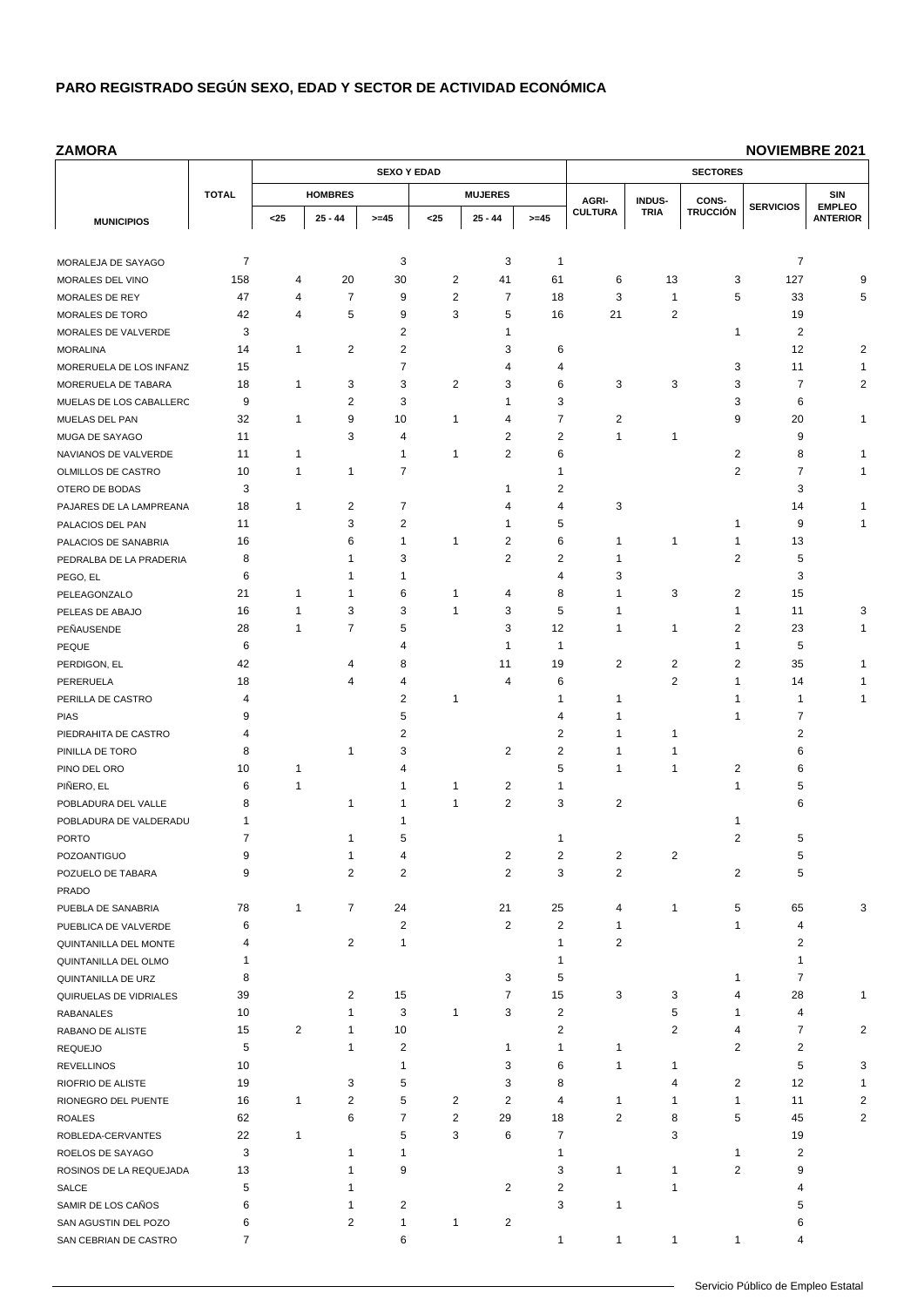**ZAMORA**

|                                              |                | <b>SEXO Y EDAD</b> |                     |                |                |                         |                         | <b>SECTORES</b> |                 |                         |                  |                                  |  |
|----------------------------------------------|----------------|--------------------|---------------------|----------------|----------------|-------------------------|-------------------------|-----------------|-----------------|-------------------------|------------------|----------------------------------|--|
|                                              | <b>TOTAL</b>   |                    | <b>HOMBRES</b>      |                |                | <b>MUJERES</b>          |                         | AGRI-           | INDUS-<br>CONS- |                         |                  | SIN                              |  |
| <b>MUNICIPIOS</b>                            |                | $25$               | $25 - 44$           | $>= 45$        | $25$           | $25 - 44$               | $>= 45$                 | <b>CULTURA</b>  | <b>TRIA</b>     | <b>TRUCCIÓN</b>         | <b>SERVICIOS</b> | <b>EMPLEO</b><br><b>ANTERIOR</b> |  |
|                                              |                |                    |                     |                |                |                         |                         |                 |                 |                         |                  |                                  |  |
| SAN CRISTOBAL DE ENTREV                      | 76             | 5                  | 3                   | 16             | 6              | 15                      | 31                      | 4               | 6               | $\overline{2}$          | 54               | 10                               |  |
| SAN ESTEBAN DEL MOLAR                        | 8              |                    |                     | 2              | 2              | 2                       | 2                       |                 |                 |                         | 6                | 2                                |  |
| <b>SAN JUSTO</b>                             | 14             |                    | 1                   | 5              | $\mathbf{1}$   | 1                       | 6                       |                 | 1               | 2                       | 11               |                                  |  |
| SAN MARTIN DE VALDERADU                      | 2              |                    |                     | 1              |                | 1                       |                         |                 |                 | 1                       | 1                |                                  |  |
| SAN MIGUEL DE LA RIBERA                      | 5              |                    | 1                   | 3              |                |                         | 1                       | $\overline{2}$  |                 | $\overline{2}$          | 1                |                                  |  |
| SAN MIGUEL DEL VALLE                         | 5              |                    | 1                   | 2              |                | 1                       | 1                       |                 | 1               | 1                       | 3                |                                  |  |
| SAN PEDRO DE CEQUE                           | 32             | 3                  | 1                   | 13             | 1              | 4                       | 10                      | $\overline{2}$  | 1               | 7                       | 18               | 4                                |  |
| SAN PEDRO DE LA NAVE-AL                      | 20             | 1                  | 5                   | $\overline{7}$ | $\mathbf{1}$   | 2                       | 4                       | $\overline{1}$  | 1               | 2                       | 15               | 1                                |  |
| SANTA CLARA DE AVEDILLO                      | 6              |                    | $\mathbf{1}$        | $\overline{2}$ | 1              | $\mathbf{1}$            | 1                       |                 | 2               |                         | 4                |                                  |  |
| SANTA COLOMBA DE LAS MC                      | 15             | 1                  | 3                   | $\mathbf{1}$   | 2              | 3                       | 5                       | $\overline{1}$  | 2               |                         | 9                | 3                                |  |
| SANTA CRISTINA DE LA POL\                    | 74             | 5                  | 5                   | 17             | $\mathbf{1}$   | 17                      | 29                      | 3               | 9               | 8                       | 51               | 3                                |  |
| SANTA CROYA DE TERA                          | 6              |                    | 1                   |                |                | 2                       | 3                       |                 | 1               |                         | 5                |                                  |  |
| SANTA EUFEMIA DEL BARCO                      | 12             |                    | $\overline{2}$      | 8              |                |                         | 2                       |                 | 1               |                         | 11               |                                  |  |
| SANTA MARIA DE LA VEGA                       | 14             | 1                  | 3                   | 7              |                | 2                       | 1                       |                 | 3               | 1                       | 10               |                                  |  |
| SANTA MARIA DE VALVERDE                      | $\mathbf{1}$   |                    |                     | 1              |                |                         |                         |                 |                 |                         | 1                |                                  |  |
| SANTIBAÑEZ DE TERA                           | 12             | 1                  | 1                   | 3              |                | 2                       | 5                       | 3               | 1               | 1                       | 7                |                                  |  |
| SANTIBAÑEZ DE VIDRIALES                      | 25             |                    | $\mathbf{1}$        | 10             | $\mathbf{1}$   | 4                       | 9                       | $\overline{1}$  | 3               | 1                       | 17               | 3                                |  |
| SANTOVENIA                                   | 11             |                    | $\mathbf{1}$        | 3              |                | 3                       | 4                       | $\overline{1}$  |                 | 1                       | 9                |                                  |  |
| SAN VICENTE DE LA CABEZA                     | 10             |                    | 4                   | 4              |                | 1                       | 1                       |                 | 2               | 5                       | 3                |                                  |  |
| <b>SAN VITERO</b>                            | 20             |                    | 4                   | 12             |                | 2                       | 2                       |                 | 3               | 1                       | 16               |                                  |  |
| SANZOLES                                     | 22             | 3                  | $\mathbf{1}$        | 6              |                | 3                       | 9                       | 5               | 3               | 1                       | 12               | 1                                |  |
| <b>TABARA</b>                                | 27             | 1                  | 5                   | 12             |                | 5                       | 4                       | 3               |                 | 3                       | 19               | 2                                |  |
| <b>TAPIOLES</b>                              | 2              |                    |                     |                |                |                         | 2                       |                 |                 |                         | 2                |                                  |  |
| <b>TORO</b>                                  | 518            | 18                 | 68                  | 111            | 23             | 118                     | 180                     | 105             | 56              | 12                      | 307              | 38                               |  |
| TORRE DEL VALLE, LA                          | 12             | 1                  | 1                   | 5              | $\mathbf{1}$   | 1                       | 3                       |                 |                 |                         | 11               | 1                                |  |
| TORREGAMONES                                 | 8              |                    |                     | 3              | $\mathbf 1$    | 1                       | 3                       | $\mathbf 1$     |                 |                         | 7                |                                  |  |
| TORRES DEL CARRIZAL                          | 19             |                    | 3                   | 3              |                | 5                       | 8                       | 2               | 2               |                         | 14               | 1                                |  |
| <b>TRABAZOS</b>                              | 44             | 3                  | 5                   | 18             | 1              | 5                       | 12                      | 4               | 4               | 5                       | 29               | $\overline{c}$                   |  |
| <b>TREFACIO</b>                              | 16             |                    | $\mathbf{1}$        | 5              |                | 5                       | 5                       |                 |                 | 1                       | 15               |                                  |  |
| UÑA DE QUINTANA                              | 8              |                    | 1                   | 4              |                | $\overline{2}$          | 1                       |                 |                 | 1                       | 6                | 1                                |  |
| VADILLO DE LA GUAREÑA                        | 13             |                    | 3<br>$\overline{2}$ | 4<br>7         | $\mathbf{1}$   | 1                       | 4                       | 2               | 1               | 3<br>$\overline{2}$     | 7                |                                  |  |
| VALCABADO                                    | 25             | 1                  |                     |                |                | 12<br>1                 | 3                       | $\mathbf{1}$    |                 |                         | 18<br>1          | 5                                |  |
| VALDEFINJAS                                  | 2<br>6         |                    | 1                   | 1              |                | 1                       | 3                       |                 |                 |                         | 5                | 1                                |  |
| VALDESCORRIEL                                | 3              | 1                  |                     | 2              |                |                         |                         |                 |                 |                         | 3                |                                  |  |
| VALLESA DE LA GUAREÑA<br><b>VEGA DE TERA</b> | 14             |                    | 1                   | 5              | 1              | 3                       | 4                       | $\sqrt{2}$      |                 | $\overline{\mathbf{c}}$ | 10               |                                  |  |
| VEGA DE VILLALOBOS                           | 6              | 1                  | $\mathbf{1}$        |                |                | 2                       | $\overline{2}$          |                 | 1               |                         | 5                |                                  |  |
| VEGALATRAVE                                  | $\overline{2}$ |                    |                     |                |                |                         | $\overline{c}$          |                 |                 |                         | $\overline{2}$   |                                  |  |
| <b>VENIALBO</b>                              | 27             |                    | $\mathbf{1}$        | 6              | $\mathbf{1}$   | $\overline{7}$          | 12                      | 4               | 3               | 2                       | 16               | $\overline{c}$                   |  |
| VEZDEMARBAN                                  | 17             |                    |                     | 9              | $\mathbf{1}$   | $\overline{2}$          | 5                       | $\overline{1}$  |                 |                         | 13               | 3                                |  |
| <b>VIDAYANES</b>                             | $\overline{c}$ |                    | $\mathbf{1}$        |                |                |                         | 1                       |                 |                 |                         | 2                |                                  |  |
| <b>VIDEMALA</b>                              | 3              |                    |                     | 1              |                | 1                       | 1                       |                 |                 | 2                       | 1                |                                  |  |
| VILLABRAZARO                                 | 19             |                    | $\overline{2}$      | 5              | $\mathbf{1}$   | 5                       | 6                       | $\mathbf{1}$    | 1               | 1                       | 14               | $\overline{c}$                   |  |
| VILLABUENA DEL PUENTE                        | 27             | $\mathbf{1}$       | $\overline{2}$      | 5              | $\mathbf{1}$   | 5                       | 13                      | $\overline{7}$  | 3               |                         | 16               | 1                                |  |
| VILLADEPERA                                  | 10             |                    |                     | 5              |                |                         | 5                       |                 |                 | 1                       | 9                |                                  |  |
| VILLAESCUSA                                  | 11             |                    | $\overline{c}$      | 4              | $\overline{2}$ | 1                       | $\overline{c}$          | $\mathbf{1}$    |                 | 1                       | 8                | 1                                |  |
| VILLAFAFILA                                  | 13             |                    | $\mathbf{1}$        | 5              |                | 2                       | 5                       | $\mathbf{1}$    | 2               |                         | 9                | 1                                |  |
| VILLAFERRUEÑA                                | $\overline{c}$ |                    | $\mathbf{1}$        |                |                |                         | $\mathbf{1}$            | $\mathbf{1}$    |                 |                         | 1                |                                  |  |
| VILLAGERIZ                                   | $\mathbf{1}$   |                    |                     | 1              |                |                         |                         |                 |                 |                         | 1                |                                  |  |
| VILLALAZAN                                   | 13             |                    | $\mathbf{1}$        | 5              |                | $\overline{2}$          | 5                       | $\mathbf{1}$    | 1               | 2                       | 9                |                                  |  |
| VILLALBA DE LA LAMPREANA                     | 8              |                    | $\overline{2}$      | 4              |                |                         | $\overline{2}$          |                 |                 | 1                       | 7                |                                  |  |
| VILLALCAMPO                                  | 18             |                    | $\mathbf{1}$        | 13             |                | $\overline{\mathbf{c}}$ | $\overline{\mathbf{c}}$ | $\mathbf{1}$    |                 | 3                       | 14               |                                  |  |
| <b>VILLALOBOS</b>                            | $\overline{7}$ |                    |                     | 4              |                |                         | 3                       | $\overline{2}$  |                 |                         | 5                |                                  |  |
| VILLALONSO                                   | 3              |                    |                     | 1              |                |                         | $\overline{c}$          | 1               |                 |                         | $\overline{2}$   |                                  |  |
| VILLALPANDO                                  | 57             | 1                  | 6                   | 16             | $\mathbf{1}$   | 15                      | 18                      | 8               | 4               | 2                       | 38               | 5                                |  |
| VILLALUBE                                    | 5              |                    |                     | 4              |                | 1                       |                         | $\mathbf{1}$    |                 |                         | 4                |                                  |  |
| VILLAMAYOR DE CAMPOS                         | 8              |                    |                     | 3              | $\mathbf{1}$   | 2                       | $\overline{2}$          | $\overline{2}$  |                 | 3                       | 3                |                                  |  |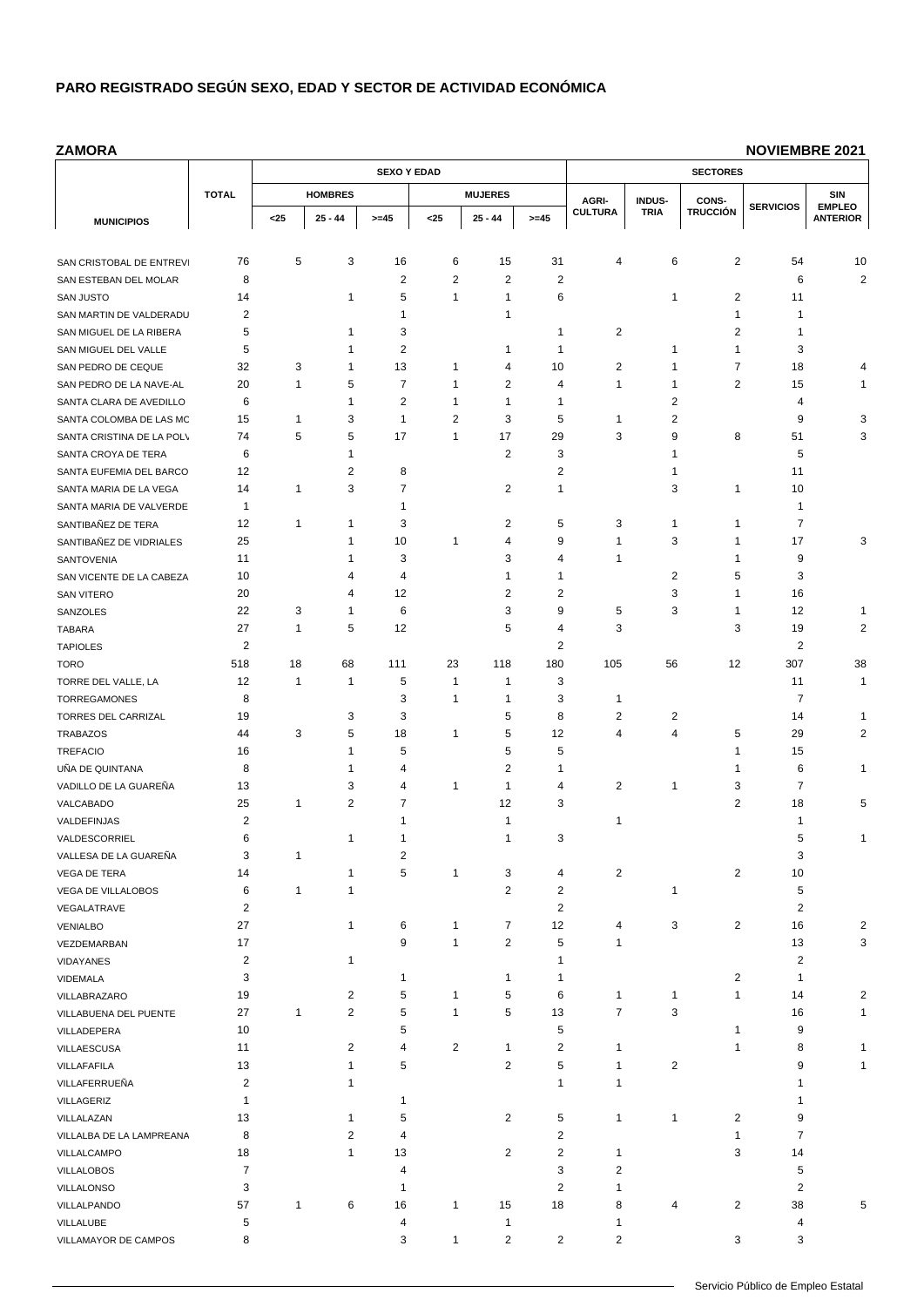#### **ZAMORA**

|                          |                |                |                | <b>SEXO Y EDAD</b> |      |                | <b>SECTORES</b> |                |               |                 |                  |                                  |  |
|--------------------------|----------------|----------------|----------------|--------------------|------|----------------|-----------------|----------------|---------------|-----------------|------------------|----------------------------------|--|
|                          | <b>TOTAL</b>   |                | <b>HOMBRES</b> |                    |      | <b>MUJERES</b> |                 | AGRI-          | <b>INDUS-</b> | CONS-           |                  | <b>SIN</b>                       |  |
| <b>MUNICIPIOS</b>        |                | $25$           | $25 - 44$      | $>= 45$            | $25$ | $25 - 44$      | $>= 45$         | <b>CULTURA</b> | <b>TRIA</b>   | <b>TRUCCIÓN</b> | <b>SERVICIOS</b> | <b>EMPLEO</b><br><b>ANTERIOR</b> |  |
|                          |                |                |                |                    |      |                |                 |                |               |                 |                  |                                  |  |
| VILLAMOR DE LOS ESCUDER  | 9              | $\mathbf{1}$   |                |                    |      | 5              | $\overline{2}$  |                | 6             |                 | 3                |                                  |  |
| VILLANAZAR               | 11             |                |                | 5                  |      | 4              | 2               | -1             |               | 1               | 6                | 2                                |  |
| VILLANUEVA DE AZOAGUE    | 45             | 3              | 13             | 8                  | 3    | 12             | 6               | 11             | 2             | 1               | 24               | $\overline{7}$                   |  |
| VILLANUEVA DE CAMPEAN    | 6              |                |                | 2                  |      |                | 4               | $\overline{2}$ |               |                 | 3                |                                  |  |
| VILLANUEVA DE LAS PERAS  | 6              |                |                | 3                  |      | 2              |                 |                |               | 3               | 3                |                                  |  |
| VILLANUEVA DEL CAMPO     | 39             | 2              | 6              | 6                  | 2    | $\overline{7}$ | 16              | 4              | 3             |                 | 24               | 7                                |  |
| VILLARALBO               | 112            | 2              | 24             | 23                 | 3    | 21             | 39              | 8              | 5             | 4               | 89               | 6                                |  |
| <b>VILLARDECIERVOS</b>   | 16             | 1              | 4              | 5                  |      |                | 6               | 3              |               | 2               | 10               |                                  |  |
| VILLAR DE FALLAVES       | -1             |                |                |                    |      |                |                 |                |               |                 | 1                |                                  |  |
| VILLAR DEL BUEY          | 20             | $\overline{2}$ | 4              | 6                  |      | 6              | $\overline{c}$  | 1              |               | 3               | 13               | 3                                |  |
| VILLARDIEGUA DE LA RIBER | 5              |                |                |                    |      |                | 4               |                |               |                 | 5                |                                  |  |
| <b>VILLARDIGA</b>        | 5              |                |                | 3                  |      |                |                 |                |               |                 | 2                |                                  |  |
| <b>VILLARDONDIEGO</b>    | $\overline{7}$ |                |                | 4                  |      | 1              | 2               |                |               | 2               | 3                |                                  |  |
| VILLARRIN DE CAMPOS      | 11             |                |                | 7                  |      |                | 3               | 2              |               | 2               | 4                | 2                                |  |
| VILLASECO DEL PAN        | 16             |                |                | 8                  | 1    | 4              | 2               |                |               | 2               | 11               | 2                                |  |
| <b>VILLAVENDIMIO</b>     | 4              | 1              |                | 2                  |      |                | $\mathbf 1$     | 2              |               |                 | 2                |                                  |  |
| VILLAVEZA DEL AGUA       | 1              |                |                |                    |      |                |                 |                |               |                 |                  |                                  |  |
| VILLAVEZA DE VALVERDE    |                |                |                |                    |      |                |                 |                |               |                 |                  |                                  |  |
| VIÑAS                    | 12             | 1              | 1              | $\overline{7}$     |      | 1              | $\overline{2}$  | $\mathbf 1$    | 3             | 2               | 6                |                                  |  |
| <b>ZAMORA</b>            | 4.178          | 152            | 606            | 944                | 157  | 930            | 1.389           | 248            | 295           | 290             | 2.923            | 422                              |  |
| ZAMORA                   | 9.957          | 348            | 1.325          | 2.512              | 368  | 2.094          | 3.310           | 760            | 756           | 687             | 6.918            | 836                              |  |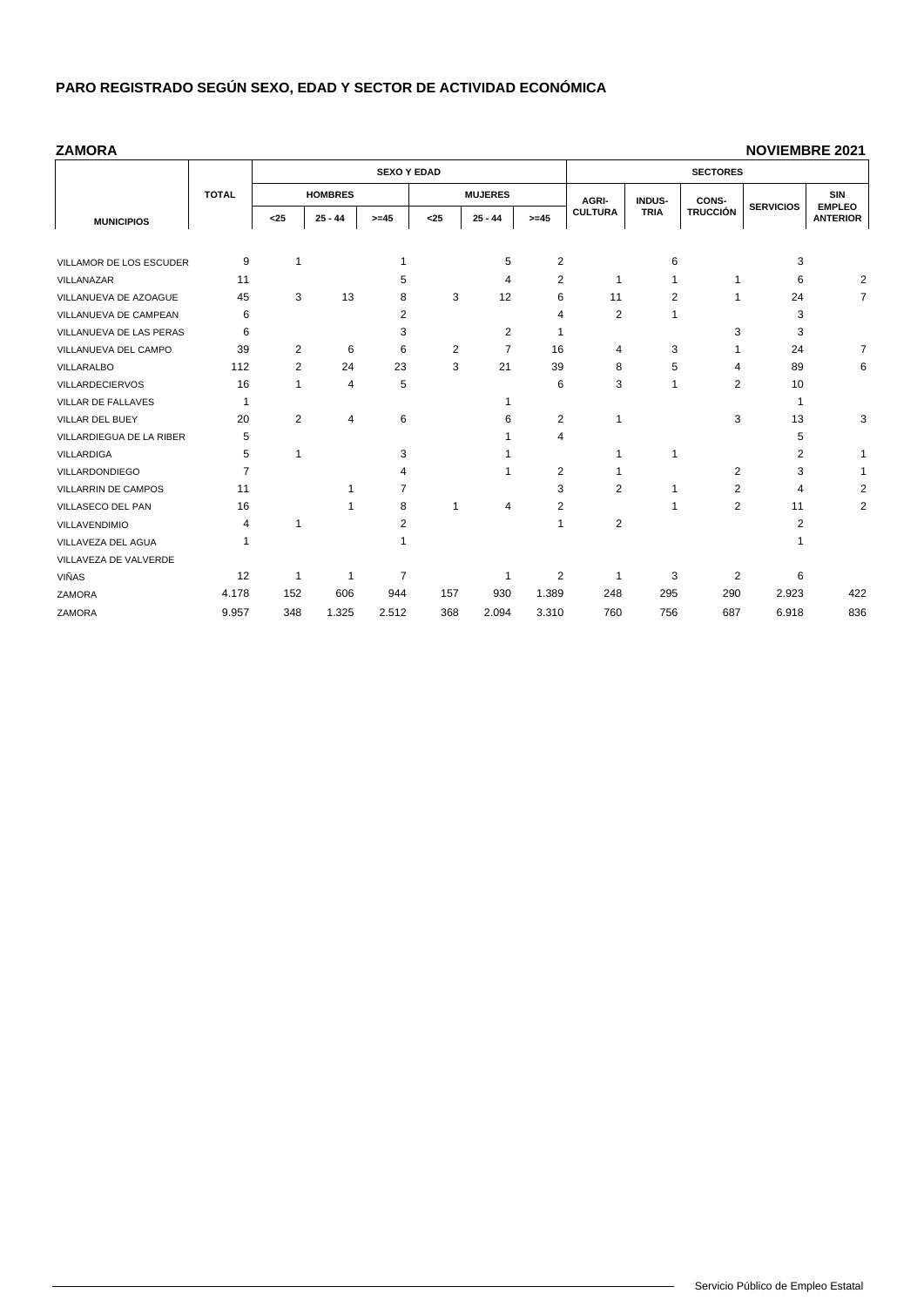**ZAMORA MUNICIPIOS TOTAL TIPO DE CONTRATO SECTORES HOMBRES MUJERES AGRI-CULTURA INDUS-TRIA CONS-TRUCCIÓN SERVICIOS INIC. INDEF. INIC. TEMPORAL CONVERT. INDEF. INIC. INDEF. INIC. TEMPORAL CONVERT. INDEF.** ABEZAMES ALCAÑICES 14 1 6 3 1 2 1 2 1 11 ALCUBILLA DE NOGALES ALFARAZ DE SAYAGO ALGODRE ALMARAZ DE DUERO 4 2 1 1 4 ALMEIDA DE SAYAGO 4 1 1 2 1 3 ANDAVIAS ARCENILLAS 108 66 2 37 3 104 4 ARCOS DE LA POLVOROSA 5 2 3 5 ARGAÑIN 2 2 2 ARGUJILLO 1 1 1 ARQUILLINOS 2 2 1 1 ARRABALDE ASPARIEGOS ASTURIANOS 2 2 2 AYOO DE VIDRIALES 1 1 1 BARCIAL DEL BARCO 3 3 3 BELVER DE LOS MONTES BENAVENTE 480 10 230 31 9 183 17 12 22 27 419 BENEGILES 1 1 1 BERMILLO DE SAYAGO 10 1 2 2 5 5 5 2 3 BOVEDA DE TORO, LA 6 4 1 1 1 3 1 2 BRETO BRETOCINO 1 1 1 BRIME DE SOG BRIME DE URZ 2 1 1 1 1 BURGANES DE VALVERDE BUSTILLO DEL ORO CABAÑAS DE SAYAGO CALZADILLA DE TERA  $2$  1 1 2 2 CAMARZANA DE TERA 13 2 6 2 2 1 2 3 8 CAÑIZAL 19 1 9 1 1 7 2 17 CAÑIZO 2 1 1 1 1 CARBAJALES DE ALBA CARBELLINO 3 2 1 2 1 CASASECA DE CAMPEAN 5 3 3 3 2 1 1 1 2 CASASECA DE LAS CHANAS 2 2 2 CASTRILLO DE LA GUAREÑA 4 1 2 1 4 CASTROGONZALO 104 98 4 2 95 9 CASTRONUEVO 2 2 2 CASTROVERDE DE CAMPOS 5 4 1 5 CAZURRA CERECINOS DE CAMPOS **NOVIEMBRE 2021**

CERECINOS DEL CARRIZAL 1 1 1  $CERNADILLA$  6 6 5 1 5 5 1 11 5 1 1 9 1 1 9 COBREROS 1 1 1 1 9 COOMONTE 1 1 1 CORESES 162 2 108 12 1 37 2 2 95 12 53 1 3 26 26 27 21 21 3 26 26 27 221 221 3 26

CUBILLOS 2 1 1 1 1 CUBO DE BENAVENTE 4 1 1 2 4

ENTRALA  $8$  8 2 2 6 6 1 7 7

COTANES DEL MONTE

CUELGAMURES

ESPADAÑEDO

CUBO DE TIERRA DEL VINO,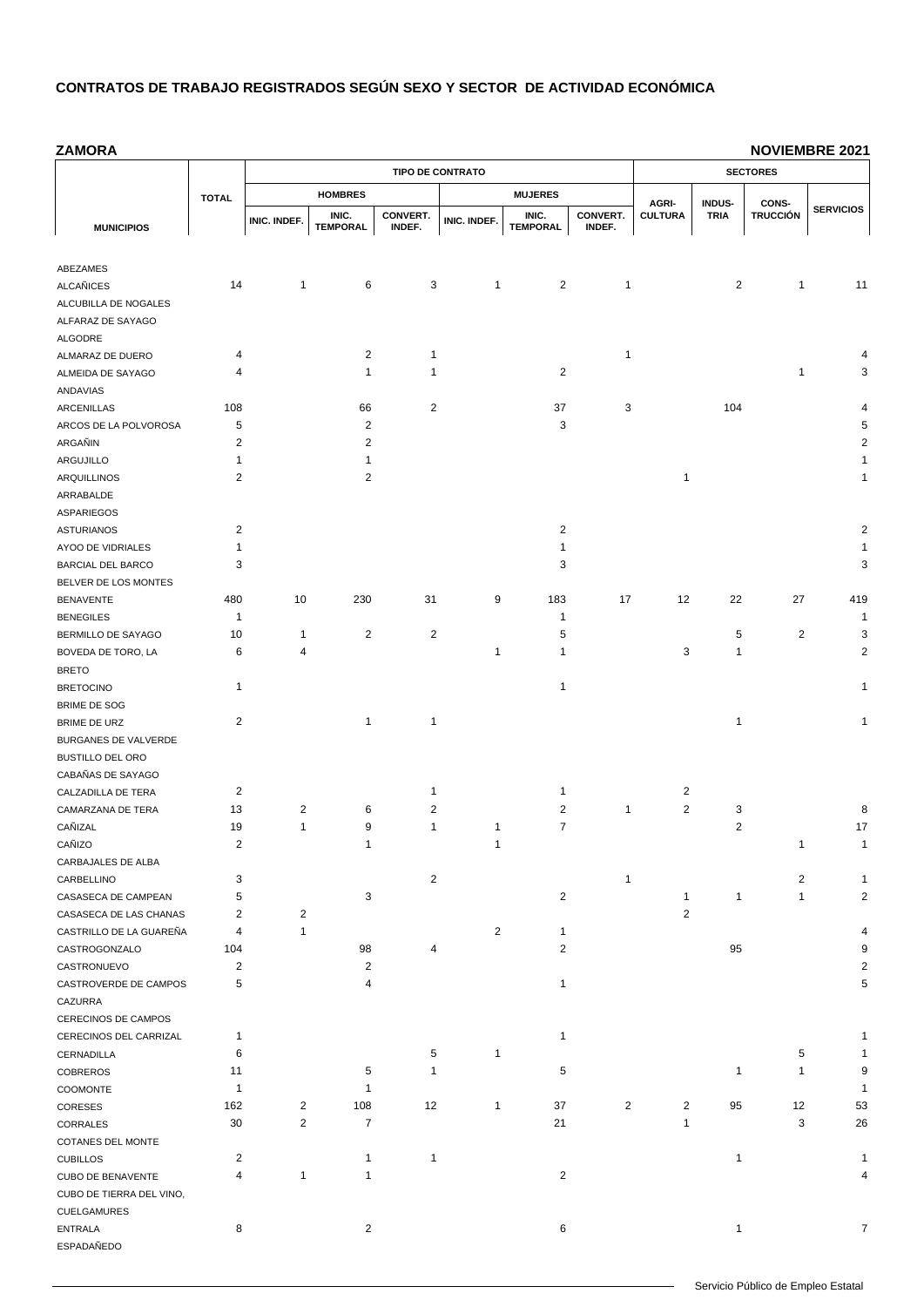**ZAMORA**

|                                        |                         |              |                 | <b>TIPO DE CONTRATO</b> |              | <b>SECTORES</b> |              |                         |                              |                          |                  |
|----------------------------------------|-------------------------|--------------|-----------------|-------------------------|--------------|-----------------|--------------|-------------------------|------------------------------|--------------------------|------------------|
|                                        | <b>TOTAL</b>            |              | <b>HOMBRES</b>  |                         |              | <b>MUJERES</b>  |              |                         |                              |                          |                  |
|                                        |                         |              | INIC.           | CONVERT.                |              | INIC.           | CONVERT.     | AGRI-<br><b>CULTURA</b> | <b>INDUS-</b><br><b>TRIA</b> | CONS-<br><b>TRUCCIÓN</b> | <b>SERVICIOS</b> |
| <b>MUNICIPIOS</b>                      |                         | INIC. INDEF. | <b>TEMPORAL</b> | INDEF.                  | INIC. INDEF. | <b>TEMPORAL</b> | INDEF.       |                         |                              |                          |                  |
|                                        |                         |              |                 |                         |              |                 |              |                         |                              |                          |                  |
| FARAMONTANOS DE TABAR/                 | 22                      | 1            | 15              |                         | 1            | 5               |              | 4                       |                              |                          | 18               |
| FARIZA                                 | 2                       |              |                 | $\overline{2}$          |              |                 |              |                         |                              | 2                        |                  |
| <b>FERMOSELLE</b>                      | 40                      | $\mathbf{1}$ | 16              | 3                       |              | 20              |              | 12                      | 5                            | 4                        | 19               |
| FERRERAS DE ABAJO                      | 1                       |              |                 |                         |              | $\mathbf{1}$    |              |                         |                              |                          | 1                |
| FERRERAS DE ARRIBA                     | $\overline{2}$          |              |                 | $\overline{2}$          |              |                 |              |                         |                              | 2                        |                  |
| FERRERUELA                             | 1                       |              |                 |                         |              | 1               |              |                         |                              |                          | 1                |
| FIGUERUELA DE ARRIBA                   | $\overline{c}$          |              |                 |                         |              | 2               |              |                         |                              |                          | $\overline{c}$   |
| <b>FONFRIA</b>                         | 11                      |              | 2               |                         |              | 9               |              |                         |                              |                          | 11               |
| FRESNO DE LA POLVOROSA                 | 1                       |              | 1               |                         |              |                 |              | 1                       |                              |                          |                  |
| FRESNO DE LA RIBERA                    | 4                       |              | 3               |                         |              | 1               |              |                         |                              |                          | 4                |
| FRESNO DE SAYAGO                       |                         |              |                 |                         |              |                 |              |                         |                              |                          |                  |
| FRIERA DE VALVERDE                     |                         |              |                 |                         |              |                 |              |                         |                              |                          |                  |
| <b>FUENTE ENCALADA</b><br>FUENTELAPEÑA | 3                       | 1            |                 |                         |              | $\mathbf{1}$    | $\mathbf{1}$ | $\overline{2}$          |                              |                          | 1                |
|                                        | 48                      | $\mathbf{1}$ | 27              | $\overline{2}$          | 1            | 17              |              | 2                       | 12                           | 1                        | 33               |
| <b>FUENTESAUCO</b>                     |                         |              |                 |                         |              |                 |              |                         |                              |                          |                  |
| FUENTES DE ROPEL                       | 3                       |              | $\mathbf{1}$    |                         | 1            | 1               |              |                         |                              |                          | 3                |
| <b>FUENTESECAS</b>                     |                         |              |                 |                         |              |                 |              |                         |                              |                          |                  |
| <b>FUENTESPREADAS</b>                  | 16                      |              | $\mathbf{1}$    | 4                       |              | $\overline{7}$  |              |                         |                              | 1                        | 15               |
| GALENDE                                |                         |              |                 |                         |              |                 | 4            |                         |                              |                          |                  |
| GALLEGOS DEL PAN                       | 3                       |              | 3               |                         |              |                 |              |                         |                              |                          | 3                |
| GALLEGOS DEL RIO<br><b>GAMONES</b>     |                         |              |                 |                         |              |                 |              |                         |                              |                          |                  |
|                                        | 3                       |              | 2               |                         |              | 1               |              |                         |                              |                          | 3                |
| <b>GEMA</b>                            | 4                       |              | $\mathbf{1}$    | $\overline{2}$          |              | 1               |              | $\overline{2}$          |                              |                          | $\overline{c}$   |
| GRANJA DE MORERUELA                    |                         |              |                 |                         |              |                 |              |                         |                              |                          |                  |
| <b>GRANUCILLO</b><br><b>GUARRATE</b>   | 2                       |              | 1               |                         |              | 1               |              | 1                       |                              |                          | 1                |
| <b>HERMISENDE</b>                      | $\overline{c}$          | $\mathbf{1}$ | 1               |                         |              |                 |              |                         |                              |                          | $\overline{2}$   |
| HINIESTA, LA                           | 9                       | $\mathbf{1}$ | 6               | $\overline{2}$          |              |                 |              |                         | 3                            | 5                        | 1                |
| <b>JAMBRINA</b>                        | 1                       |              | $\mathbf{1}$    |                         |              |                 |              |                         |                              |                          | 1                |
| <b>JUSTEL</b>                          |                         |              |                 |                         |              |                 |              |                         |                              |                          |                  |
| LOSACINO                               | 5                       |              | $\overline{2}$  | $\overline{2}$          |              | 1               |              |                         |                              | 4                        | 1                |
| LOSACIO                                | 1                       |              |                 |                         |              | 1               |              |                         |                              |                          | 1                |
| LUBIAN                                 | 5                       |              | 4               |                         |              | 1               |              |                         |                              | 3                        | $\overline{c}$   |
| LUELMO                                 |                         |              |                 |                         |              |                 |              |                         |                              |                          |                  |
| MADERAL, EL                            |                         |              |                 |                         |              |                 |              |                         |                              |                          |                  |
| <b>MADRIDANOS</b>                      | $\overline{\mathbf{c}}$ |              | 1               |                         |              | 1               |              |                         | 1                            |                          | 1                |
| MAHIDE                                 | 3                       |              | 3               |                         |              |                 |              | 3                       |                              |                          |                  |
| MAIRE DE CASTROPONCE                   | 1                       |              |                 |                         |              | 1               |              |                         |                              |                          | 1                |
| MALVA                                  | 1                       |              |                 |                         |              | 1               |              |                         |                              |                          | 1                |
| MANGANESES DE LA LAMPR                 | 8                       |              | 1               |                         | 1            | 5               | 1            |                         |                              | 1                        | 7                |
| MANGANESES DE LA POLVO                 | 7                       |              | 3               |                         |              | 4               |              | 2                       |                              | 2                        | 3                |
| MANZANAL DE ARRIBA                     | 1                       |              |                 |                         |              | 1               |              |                         |                              |                          | 1                |
| MANZANAL DEL BARCO                     |                         |              |                 |                         |              |                 |              |                         |                              |                          |                  |
| MANZANAL DE LOS INFANTE                | 1                       |              | $\mathbf 1$     |                         |              |                 |              |                         |                              |                          | 1                |
| MATILLA DE ARZON                       | 1                       |              | $\mathbf{1}$    |                         |              |                 |              |                         |                              | 1                        |                  |
| MATILLA LA SECA                        |                         |              |                 |                         |              |                 |              |                         |                              |                          |                  |
| MAYALDE                                | 1                       |              | $\mathbf{1}$    |                         |              |                 |              | 1                       |                              |                          |                  |
| MELGAR DE TERA                         | 1                       |              |                 |                         | 1            |                 |              |                         |                              |                          | 1                |
| MICERECES DE TERA                      | 5                       |              | 3               | $\overline{1}$          |              | 1               |              | 3                       |                              | 1                        | 1                |
| MILLES DE LA POLVOROSA                 | 2                       |              | 1               |                         |              | 1               |              |                         |                              |                          | $\overline{2}$   |
| <b>MOLACILLOS</b>                      | 2                       |              | 1               |                         |              | 1               |              | 1                       |                              | 1                        |                  |
| MOLEZUELAS DE LA CARBAL                |                         |              |                 |                         |              |                 |              |                         |                              |                          |                  |
| <b>MOMBUEY</b>                         | 6                       |              | 1               | $\mathbf{1}$            | 3            | 1               |              |                         | 1                            |                          | 5                |
| <b>MONFARRACINOS</b>                   | 6                       |              | 3               | 1                       |              | 1               | 1            | 1                       |                              |                          | 5                |
| <b>MONTAMARTA</b>                      | 5                       | 1            | 1               | $\mathbf{1}$            |              | 1               | $\mathbf{1}$ |                         |                              | $\overline{2}$           | 3                |
| MORAL DE SAYAGO                        |                         |              |                 |                         |              |                 |              |                         |                              |                          |                  |
| MORALEJA DEL VINO                      | 32                      |              | 22              | 4                       | 1            | 5               |              |                         | 19                           | $\overline{2}$           | 11               |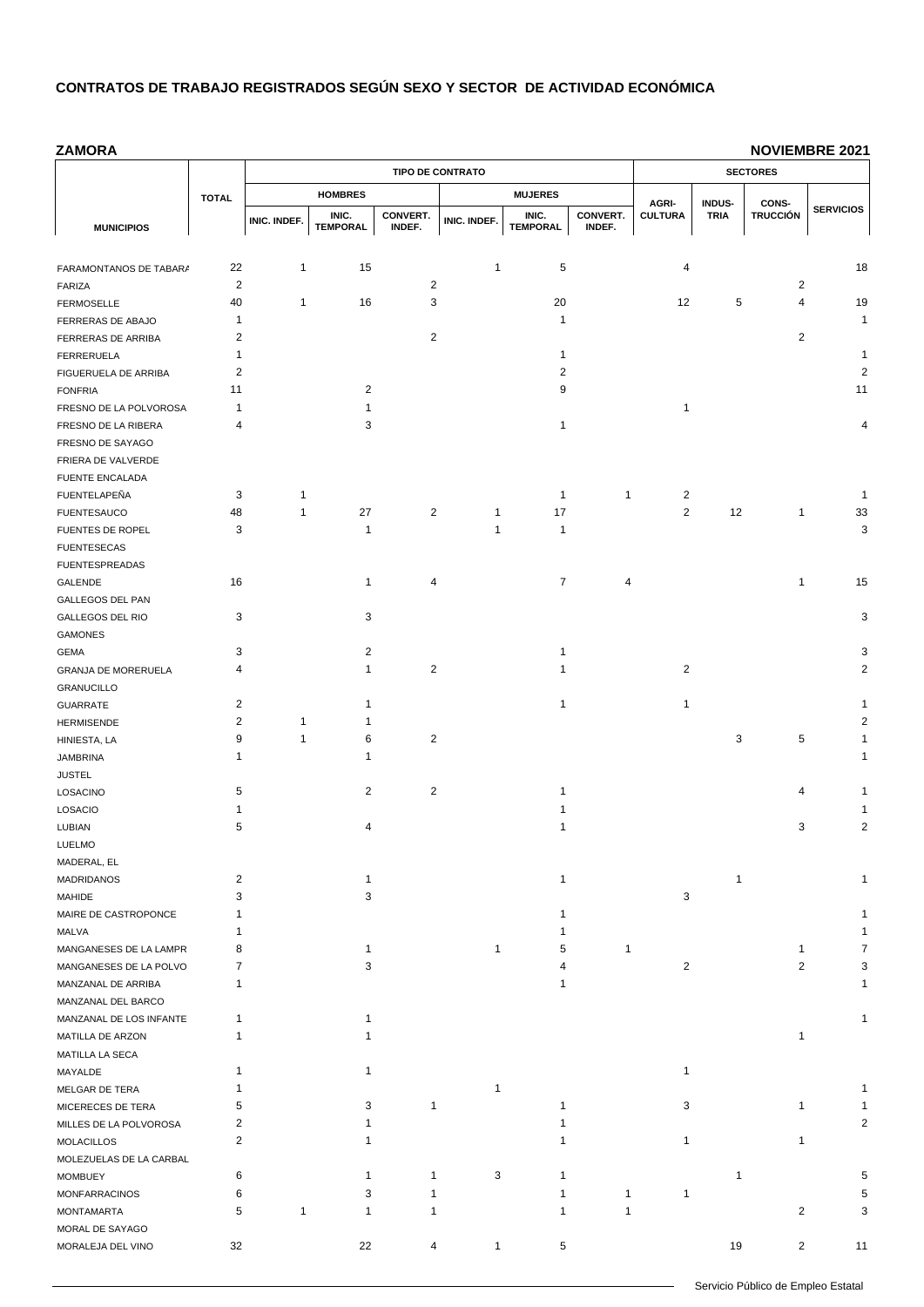**ZAMORA**

|                                           |                         |                |                 | <b>TIPO DE CONTRATO</b> |                | <b>SECTORES</b> |                |                         |                              |                          |                         |
|-------------------------------------------|-------------------------|----------------|-----------------|-------------------------|----------------|-----------------|----------------|-------------------------|------------------------------|--------------------------|-------------------------|
|                                           | <b>TOTAL</b>            |                | <b>HOMBRES</b>  |                         |                | <b>MUJERES</b>  |                |                         |                              |                          |                         |
|                                           |                         |                | INIC.           | CONVERT.                |                | INIC.           | CONVERT.       | AGRI-<br><b>CULTURA</b> | <b>INDUS-</b><br><b>TRIA</b> | CONS-<br><b>TRUCCIÓN</b> | <b>SERVICIOS</b>        |
| <b>MUNICIPIOS</b>                         |                         | INIC. INDEF.   | <b>TEMPORAL</b> | INDEF.                  | INIC. INDEF.   | <b>TEMPORAL</b> | INDEF.         |                         |                              |                          |                         |
|                                           |                         |                |                 |                         |                |                 |                |                         |                              |                          |                         |
| MORALEJA DE SAYAGO                        | 3                       |                |                 |                         |                | $\overline{2}$  | $\mathbf{1}$   |                         |                              |                          | 3                       |
| MORALES DEL VINO                          | 31                      | 1              | 15              |                         | 1              | 13              | $\mathbf{1}$   |                         | 2                            | 1                        | 28                      |
| MORALES DE REY                            | 1                       |                |                 |                         |                | $\mathbf{1}$    |                |                         |                              |                          | 1                       |
| MORALES DE TORO                           | 46                      | 2              | 14              | $\overline{2}$          |                | 27              | $\mathbf{1}$   | 4                       | 1                            | 6                        | 35                      |
| MORALES DE VALVERDE                       | 1                       |                | $\mathbf 1$     |                         |                |                 |                |                         |                              |                          | $\mathbf{1}$            |
| <b>MORALINA</b>                           | 1                       |                |                 |                         |                | $\mathbf{1}$    |                |                         |                              |                          | 1                       |
| MORERUELA DE LOS INFANZ                   | $\overline{\mathbf{c}}$ |                |                 |                         |                | 2               |                |                         |                              |                          | $\overline{\mathbf{c}}$ |
| MORERUELA DE TABARA                       | 3                       |                |                 |                         |                | 3               |                |                         |                              |                          | 3                       |
| MUELAS DE LOS CABALLERC<br>MUELAS DEL PAN | 3                       |                |                 | $\overline{1}$          |                | 1               | 1              |                         |                              | 1                        | $\overline{\mathbf{c}}$ |
| MUGA DE SAYAGO                            | 3                       |                | $\overline{2}$  |                         |                |                 | 1              |                         |                              |                          | 3                       |
| NAVIANOS DE VALVERDE                      |                         |                |                 |                         |                |                 |                |                         |                              |                          |                         |
| OLMILLOS DE CASTRO                        | 1                       |                | 1               |                         |                |                 |                |                         |                              |                          | 1                       |
| OTERO DE BODAS                            | 1                       |                | 1               |                         |                |                 |                |                         |                              |                          | 1                       |
| PAJARES DE LA LAMPREANA                   | $\overline{c}$          |                | $\mathbf{1}$    |                         |                | 1               |                |                         |                              |                          | $\overline{2}$          |
| PALACIOS DEL PAN                          |                         |                |                 |                         |                |                 |                |                         |                              |                          |                         |
| PALACIOS DE SANABRIA                      | 4                       |                |                 | $\overline{2}$          | 1              |                 | $\mathbf{1}$   |                         |                              | 2                        | $\overline{c}$          |
| PEDRALBA DE LA PRADERIA                   | 3                       |                | $\mathbf 1$     | $\sqrt{2}$              |                |                 |                |                         |                              | 2                        | 1                       |
| PEGO, EL                                  | 6                       |                | 3               |                         |                | 3               |                | 6                       |                              |                          |                         |
| PELEAGONZALO                              | 3                       |                | 1               |                         |                | 2               |                |                         |                              |                          | 3                       |
| PELEAS DE ABAJO                           | 6                       |                | 2               | $\mathbf{1}$            | $\overline{2}$ | 1               |                | 2                       | $\mathbf{1}$                 |                          | 3                       |
| PEÑAUSENDE                                | 12                      |                | 1               |                         |                | 11              |                |                         | 1                            |                          | 11                      |
| PEQUE                                     |                         |                |                 |                         |                |                 |                |                         |                              |                          |                         |
| PERDIGON, EL                              | 4                       |                | 1               |                         |                | 3               |                |                         |                              |                          | 4                       |
| PERERUELA                                 | 14                      |                | 8               | $\mathbf{1}$            |                | 5               |                |                         | 3                            |                          | 11                      |
| PERILLA DE CASTRO                         |                         |                |                 |                         |                |                 |                |                         |                              |                          |                         |
| <b>PIAS</b>                               |                         |                |                 |                         |                |                 |                |                         |                              |                          |                         |
| PIEDRAHITA DE CASTRO                      |                         |                |                 |                         |                |                 |                |                         |                              |                          |                         |
| PINILLA DE TORO<br>PINO DEL ORO           |                         |                |                 |                         |                |                 |                |                         |                              |                          |                         |
| PIÑERO, EL                                | 2                       |                |                 |                         |                | $\overline{c}$  |                |                         |                              |                          | 2                       |
| POBLADURA DEL VALLE                       | 4                       |                | $\mathbf 1$     |                         |                | 1               | $\overline{c}$ |                         |                              |                          | 4                       |
| POBLADURA DE VALDERADU                    |                         |                |                 |                         |                |                 |                |                         |                              |                          |                         |
| <b>PORTO</b>                              | 1                       |                |                 |                         |                | 1               |                |                         |                              |                          | 1                       |
| POZOANTIGUO                               | 3                       |                | 1               |                         |                | 2               |                |                         |                              |                          | 3                       |
| POZUELO DE TABARA                         | $\overline{\mathbf{c}}$ |                | $\mathbf 1$     |                         |                | 1               |                | 1                       |                              |                          | 1                       |
| <b>PRADO</b>                              | 1                       |                |                 |                         |                |                 |                |                         |                              | 1                        |                         |
| PUEBLA DE SANABRIA                        | 77                      |                | 29              | 5                       | 1              | 38              | 4              | 9                       | 5                            | 6                        | 57                      |
| PUEBLICA DE VALVERDE                      |                         |                |                 |                         |                |                 |                |                         |                              |                          |                         |
| QUINTANILLA DEL MONTE                     |                         |                |                 |                         |                |                 |                |                         |                              |                          |                         |
| QUINTANILLA DEL OLMO                      |                         |                |                 |                         |                |                 |                |                         |                              |                          |                         |
| QUINTANILLA DE URZ                        | 1                       |                |                 |                         |                | 1               |                |                         |                              |                          | 1                       |
| QUIRUELAS DE VIDRIALES                    | 4                       |                | $\mathbf{1}$    | $\mathbf{1}$            |                | 1               | 1              |                         |                              | $\mathbf{1}$             | 3                       |
| <b>RABANALES</b>                          | 10                      |                | 3               |                         |                | 6               | 1              |                         | 3                            |                          | 7                       |
| RABANO DE ALISTE                          | 7                       | $\overline{c}$ | 2               | $\mathbf{1}$            |                | 2               |                | 1                       |                              | 2                        | Δ                       |
| <b>REQUEJO</b>                            | $\overline{c}$          |                | $\mathbf{1}$    |                         |                | 1               |                |                         |                              |                          | 2                       |
| <b>REVELLINOS</b>                         | 1                       |                |                 |                         |                | 1               |                |                         |                              |                          | 1                       |
| RIOFRIO DE ALISTE<br>RIONEGRO DEL PUENTE  | $\overline{7}$<br>9     |                | 1<br>8          | 2                       | 1              | 3<br>1          |                |                         | 4                            | $\overline{2}$           | 1<br>g                  |
| <b>ROALES</b>                             | 206                     | 3              | 80              | 3                       | $\overline{c}$ | 118             |                |                         | 199                          | 3                        |                         |
| ROBLEDA-CERVANTES                         | 1                       |                | $\mathbf{1}$    |                         |                |                 |                |                         |                              | 1                        |                         |
| ROELOS DE SAYAGO                          |                         |                |                 |                         |                |                 |                |                         |                              |                          |                         |
| ROSINOS DE LA REQUEJADA                   | 2                       |                | $\mathbf{1}$    | $\mathbf{1}$            |                |                 |                | 1                       |                              | 1                        |                         |
| SALCE                                     |                         |                |                 |                         |                |                 |                |                         |                              |                          |                         |
| SAMIR DE LOS CAÑOS                        |                         |                |                 |                         |                |                 |                |                         |                              |                          |                         |
| SAN AGUSTIN DEL POZO                      | 4                       | $\mathbf{1}$   |                 |                         | 1              | $\overline{c}$  |                | 2                       |                              |                          | 2                       |
| SAN CEBRIAN DE CASTRO                     | 6                       | $\mathbf{1}$   | $\overline{2}$  | $\mathbf{1}$            |                | 2               |                |                         |                              | 4                        | 2                       |
|                                           |                         |                |                 |                         |                |                 |                |                         |                              |                          |                         |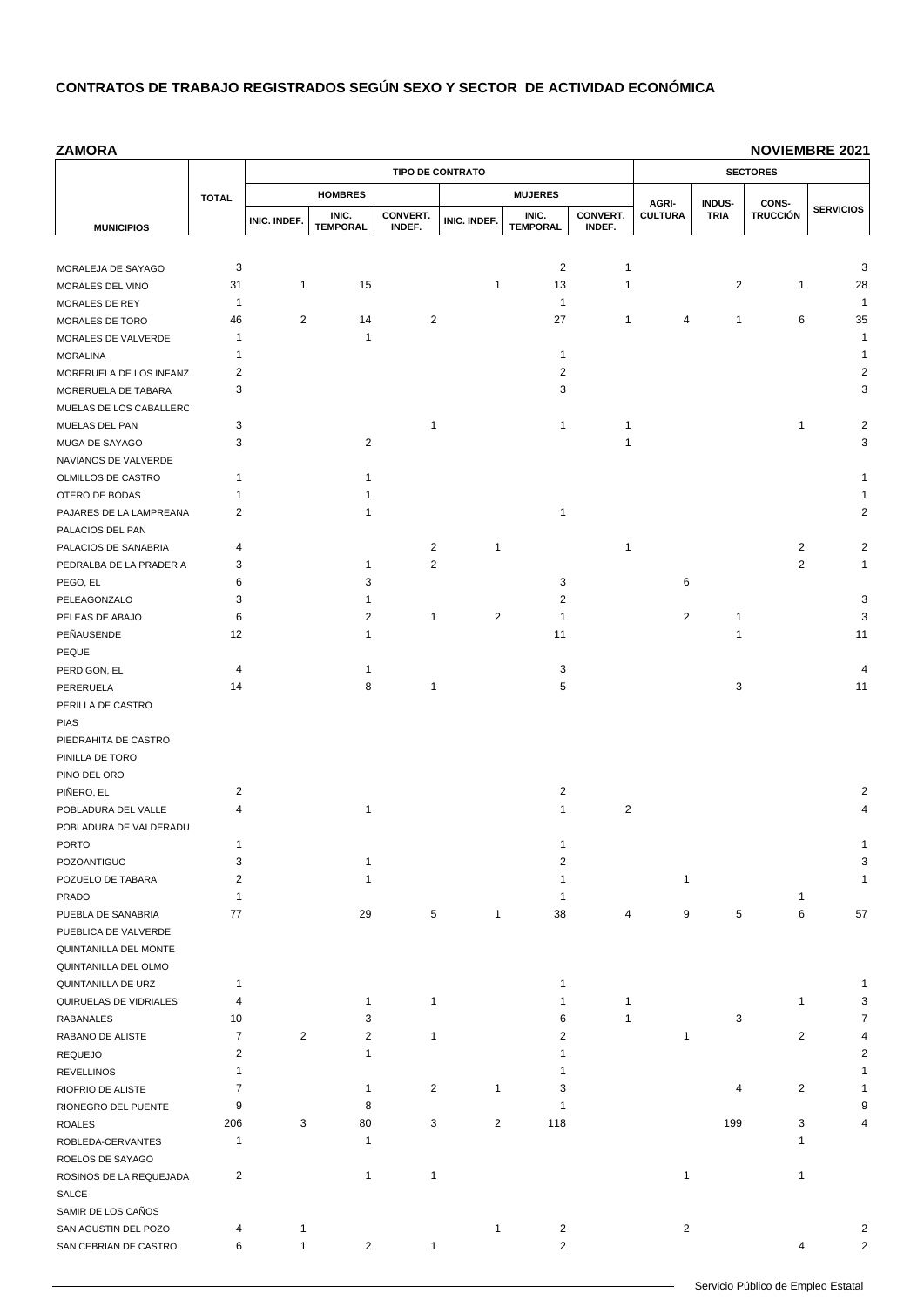**ZAMORA**

|                                             |                |              |                 | <b>TIPO DE CONTRATO</b> | <b>SECTORES</b> |                 |              |                         |                       |                          |                         |
|---------------------------------------------|----------------|--------------|-----------------|-------------------------|-----------------|-----------------|--------------|-------------------------|-----------------------|--------------------------|-------------------------|
|                                             | <b>TOTAL</b>   |              | <b>HOMBRES</b>  |                         |                 | <b>MUJERES</b>  |              |                         |                       |                          |                         |
|                                             |                |              | INIC.           | CONVERT.                |                 | INIC.           | CONVERT.     | AGRI-<br><b>CULTURA</b> | INDUS-<br><b>TRIA</b> | CONS-<br><b>TRUCCIÓN</b> | <b>SERVICIOS</b>        |
| <b>MUNICIPIOS</b>                           |                | INIC. INDEF. | <b>TEMPORAL</b> | INDEF.                  | INIC. INDEF.    | <b>TEMPORAL</b> | INDEF.       |                         |                       |                          |                         |
|                                             |                |              |                 |                         |                 |                 |              |                         |                       |                          |                         |
| SAN CRISTOBAL DE ENTREV                     | 77             | 1            | 30              | $\mathbf{1}$            |                 | 44              | 1            | 9                       | 42                    |                          | 26                      |
| SAN ESTEBAN DEL MOLAR                       | $\overline{c}$ |              | 1               |                         | 1               |                 |              |                         |                       |                          | $\overline{2}$          |
| <b>SAN JUSTO</b><br>SAN MARTIN DE VALDERADU |                |              |                 |                         |                 |                 |              |                         |                       |                          |                         |
| SAN MIGUEL DE LA RIBERA                     | 3              |              | 3               |                         |                 |                 |              | 3                       |                       |                          |                         |
| SAN MIGUEL DEL VALLE                        |                |              |                 |                         |                 |                 |              |                         |                       |                          |                         |
| SAN PEDRO DE CEQUE                          | 4              |              | 1               | $\mathbf{1}$            |                 | 1               | 1            |                         | $\overline{c}$        |                          | 2                       |
| SAN PEDRO DE LA NAVE-AL                     | 1              |              |                 |                         |                 |                 | 1            |                         |                       |                          |                         |
| SANTA CLARA DE AVEDILLO                     | 4              |              | 4               |                         |                 |                 |              |                         |                       |                          |                         |
| SANTA COLOMBA DE LAS MC                     |                |              |                 |                         |                 |                 |              |                         |                       |                          |                         |
| SANTA CRISTINA DE LA POL\                   | 71             |              | 40              | 5                       |                 | 26              |              | 3                       | 61                    | 4                        | 3                       |
| SANTA CROYA DE TERA                         | 1              |              |                 | $\mathbf{1}$            |                 |                 |              |                         |                       | 1                        |                         |
| SANTA EUFEMIA DEL BARCO                     |                |              |                 |                         |                 |                 |              |                         |                       |                          |                         |
| SANTA MARIA DE LA VEGA                      |                |              |                 |                         |                 |                 |              |                         |                       |                          |                         |
| SANTA MARIA DE VALVERDE                     | 1              |              |                 |                         |                 | 1               |              |                         |                       |                          |                         |
| SANTIBAÑEZ DE TERA                          | 5              | 1            | 2               | $\mathbf 1$             |                 | 1               |              | 3                       | $\mathbf{1}$          |                          |                         |
| SANTIBAÑEZ DE VIDRIALES                     | 32             | 1            | 19              | 4                       |                 | 5               | 3            | 4                       | 15                    | 1                        | 12                      |
| SANTOVENIA                                  |                |              |                 |                         |                 |                 |              |                         |                       |                          |                         |
| SAN VICENTE DE LA CABEZA                    |                |              |                 |                         |                 |                 |              |                         |                       |                          |                         |
| <b>SAN VITERO</b>                           | 19             |              | 6               | 1                       |                 | 12              |              | 4                       |                       | $\mathbf{1}$             | 14                      |
| SANZOLES                                    | 12             |              | $\overline{7}$  |                         |                 | 5               |              | 1                       |                       |                          | 11                      |
| TABARA                                      | 19             |              | 11              |                         | 1               | $\overline{7}$  |              | 1                       | 2                     | 2                        | 14                      |
| <b>TAPIOLES</b>                             |                |              |                 |                         |                 |                 |              |                         |                       |                          |                         |
| <b>TORO</b>                                 | 677            | 10           | 262             | 23                      | 8               | 363             | 11           | 35                      | 329                   | 25                       | 288                     |
| TORRE DEL VALLE, LA                         | 3              |              | 1               |                         |                 | 1               | 1            |                         |                       |                          | 3                       |
| <b>TORREGAMONES</b>                         |                |              |                 |                         |                 |                 |              |                         |                       |                          |                         |
| TORRES DEL CARRIZAL                         | $\overline{c}$ |              |                 | $\overline{2}$          |                 |                 |              |                         |                       | $\overline{c}$           |                         |
| <b>TRABAZOS</b>                             | 1              |              |                 |                         |                 | 1               |              |                         |                       |                          |                         |
| <b>TREFACIO</b>                             | $\overline{2}$ |              | $\mathbf{1}$    |                         |                 | 1               |              |                         |                       |                          | $\overline{2}$          |
| UÑA DE QUINTANA                             | 1              |              |                 |                         |                 | 1               |              |                         |                       |                          |                         |
| VADILLO DE LA GUAREÑA                       | 4              |              | $\overline{2}$  | $\overline{2}$          |                 |                 |              | $\overline{2}$          |                       |                          | 2                       |
| VALCABADO                                   | 9              |              | 8               | 1                       |                 |                 |              |                         | $\overline{2}$        |                          | 7                       |
| VALDEFINJAS                                 | 1              |              | 1               |                         |                 |                 |              |                         | $\mathbf{1}$          |                          |                         |
| VALDESCORRIEL                               | 1              |              |                 | 1                       |                 |                 |              | 1                       |                       |                          |                         |
| VALLESA DE LA GUAREÑA                       |                |              |                 |                         |                 |                 |              |                         |                       |                          |                         |
| VEGA DE TERA                                |                |              |                 |                         |                 |                 |              |                         |                       |                          |                         |
| VEGA DE VILLALOBOS                          |                |              |                 |                         |                 |                 |              |                         |                       |                          |                         |
| VEGALATRAVE                                 |                |              |                 |                         |                 |                 |              |                         |                       |                          |                         |
| VENIALBO                                    | 19             |              | 11              |                         |                 | $\overline{7}$  | 1            | 8                       |                       |                          | 11                      |
| VEZDEMARBAN                                 | 4              |              | $\mathbf{1}$    |                         |                 | $\overline{2}$  | $\mathbf{1}$ | 1                       |                       |                          | 3                       |
| VIDAYANES                                   |                |              |                 |                         |                 |                 |              |                         |                       |                          |                         |
| VIDEMALA<br>VILLABRAZARO                    | 56             |              | 28              | 5                       |                 | 23              |              |                         | 52                    | 1                        | 3                       |
| VILLABUENA DEL PUENTE                       | 4              |              | 3               |                         |                 |                 | 1            |                         |                       | $\mathbf{1}$             | 3                       |
| VILLADEPERA                                 |                |              |                 |                         |                 |                 |              |                         |                       |                          |                         |
| VILLAESCUSA                                 |                |              |                 |                         |                 |                 |              |                         |                       |                          |                         |
| VILLAFAFILA                                 | 17             |              | 5               |                         |                 | 12              |              |                         |                       |                          | 17                      |
| VILLAFERRUEÑA                               |                |              |                 |                         |                 |                 |              |                         |                       |                          |                         |
| VILLAGERIZ                                  |                |              |                 |                         |                 |                 |              |                         |                       |                          |                         |
| VILLALAZAN                                  | 8              |              | 4               |                         |                 | 4               |              |                         |                       | $\overline{2}$           | 6                       |
| VILLALBA DE LA LAMPREANA                    |                |              |                 |                         |                 |                 |              |                         |                       |                          |                         |
| VILLALCAMPO                                 | $\overline{7}$ | 6            | $\mathbf{1}$    |                         |                 |                 |              |                         |                       | $\overline{7}$           |                         |
| <b>VILLALOBOS</b>                           | $\overline{c}$ |              | 1               |                         |                 |                 | 1            |                         |                       |                          | $\overline{\mathbf{c}}$ |
| VILLALONSO                                  |                |              |                 |                         |                 |                 |              |                         |                       |                          |                         |
| VILLALPANDO                                 | 12             |              | 5               |                         | $\mathbf{1}$    | 5               | 1            |                         |                       | $\mathbf{1}$             | 11                      |
| VILLALUBE                                   | 1              |              |                 |                         |                 | 1               |              |                         |                       |                          | $\overline{1}$          |
| VILLAMAYOR DE CAMPOS                        | 3              |              | $\mathbf{1}$    |                         |                 | $\mathbf{1}$    | $\mathbf{1}$ |                         |                       |                          | 3                       |
|                                             |                |              |                 |                         |                 |                 |              |                         |                       |                          |                         |